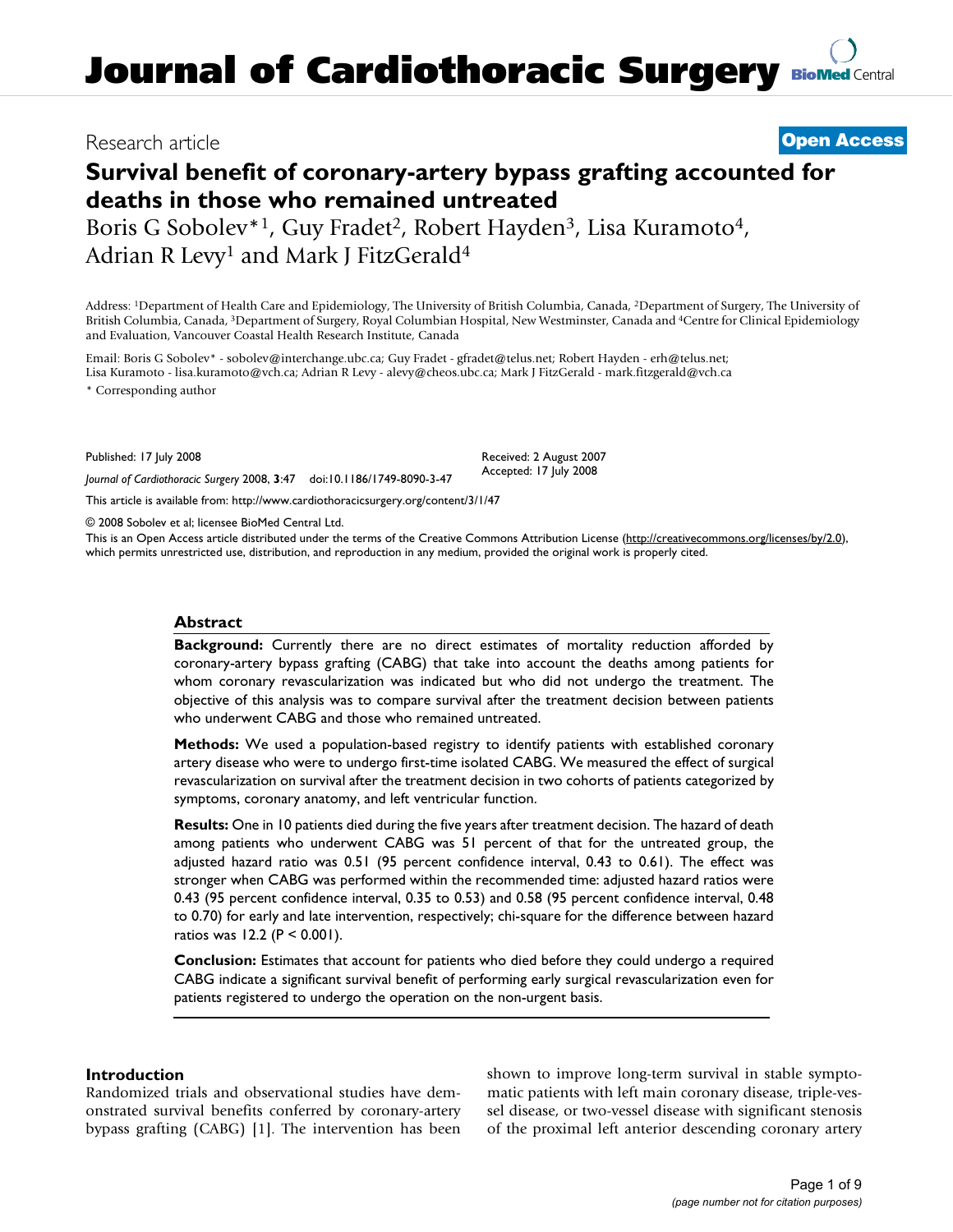[2]. In practice, however, personal reasons, scheduling procedures, or surgical wait lists can delay CABG after decision to operate has been made [3]. Hannan et al. argued that estimates of survival benefits conferred by CABG should account for the total number of deaths including deaths resulting from delays for required revascularization [4]. We anticipate that such estimates can show the difference in the risk of death between patients who actually undergo required CABG and those who remain untreated after the decision to treat has been made. The purpose of this analysis was to compare survival after the treatment decision between patients who underwent CABG and those who remained untreated. We used observational data from a population-based registry of patients with established coronary artery disease for whom surgical revascularization was indicated and planned. That registry collects information about adverse events on wait lists during the pre-operative period. Therefore it allows us to compare prognosis for both alternatives: if CABG is performed or if the patient remains untreated. In our view, such estimates introduce a methodological innovation, whereby deaths among untreated patients are used to estimate the risk of death for the treated group if they had remained untreated.

## **Methods**

## *Data sources*

Data were obtained from the British Columbia Cardiac Registry (BCCR). This prospective database contains dates of registration, procedure, and withdrawal, along with disease severity and other risk factors, for all patients who have been registered to undergo CABG in any of the 4 tertiary hospitals that provide cardiac care to adult residents of British Columbia, Canada, since 1991 [5]. To identify hospital admission and discharge dates, coexisting conditions, and in-hospital deaths, we used patients' Provincial Health Number to link deterministically BCCR records to the British Columbia Linked Health Database Hospital Separations File [6]. Data on coexisting conditions were retrieved in the form of diagnoses reported in discharge abstracts created during the calendar year before the treatment decision [7]. To identify deaths that did not occur in a hospital, we linked the BCCR to the British Columbia Linked Health Database Deaths File [8]. The University of British Columbia Ethics Board approved the study.

### *Participants and outcomes*

Our inception cohort consisted of all adult British Columbia residents with established coronary artery disease and a recorded request from a cardiac surgeon to book an operating room for isolated CABG in one of the participating hospitals between January 1, 1991, and December 31, 2000. We restricted the study to patients who required treatment on a semi-urgent or non-urgent basis and who had not previously undergone CABG (see Table 1 for criteria). We excluded 54 records that contained either insufficient information or invalid data: the registration and procedure dates were identical (50) or there was no surgical report (4). We excluded an additional 220 records for which registration and admission date suggested that the procedure had been performed immediately (115) or the request for the operating room had been sent and subsequently withdrawn several times (105). The study cohort thus consisted of 8,220 patients registered to undergo first-time isolated CABG.

The primary outcome was death from any cause after the decision for surgery had been made. The follow-up time was counted as the number of months from the decision to treat until death, which may occur before surgery, after surgery but during the same hospital admission [10], and after discharge from the hospital, or a censoring event, whichever came first. Censoring events included removal from wait list due to being operated elsewhere, five years after the treatment decision (due to data availability), or December 31, 2002. The date of the surgeon's request to book the operating room served as the date of the decision for surgery and registration on a wait list. In British Columbia, surgical wait lists hold patient names until the surgery can be scheduled [9]. Patients are removed from a wait list without surgery if they die, if they reconsider the decision to undergo surgery, if their condition deteriorates such that surgery is no longer possible, or if they undergo surgery elsewhere.

| Group       |                 | Target Time for Surgery Anginal Symptoms, Coronary Anatomy, and Left Ventricular Function                                                                                                                                                                                               |
|-------------|-----------------|-----------------------------------------------------------------------------------------------------------------------------------------------------------------------------------------------------------------------------------------------------------------------------------------|
| Semi-urgent | Within 6 weeks  | Patients with either persistent unstable angina or stable angina and extensive CAD* (left-main stenosis<br>more than 50 percent, triple-vessel disease, or double-vessel disease with significant proximal left anterior<br>descending stenosis and impaired left ventricular function) |
| Non-urgent  | Within 12 weeks | Stable symptomatic patients with limited CAD (double-vessel disease with no lesion in the proximal left<br>anterior descending artery and normal left ventricular function or single-vessel disease with significant<br>stenosis of the proximal left anterior descending artery)       |

**Table 1: Definition of study groups**

\*CAD = coronary artery disease.

Target Time = Recommended time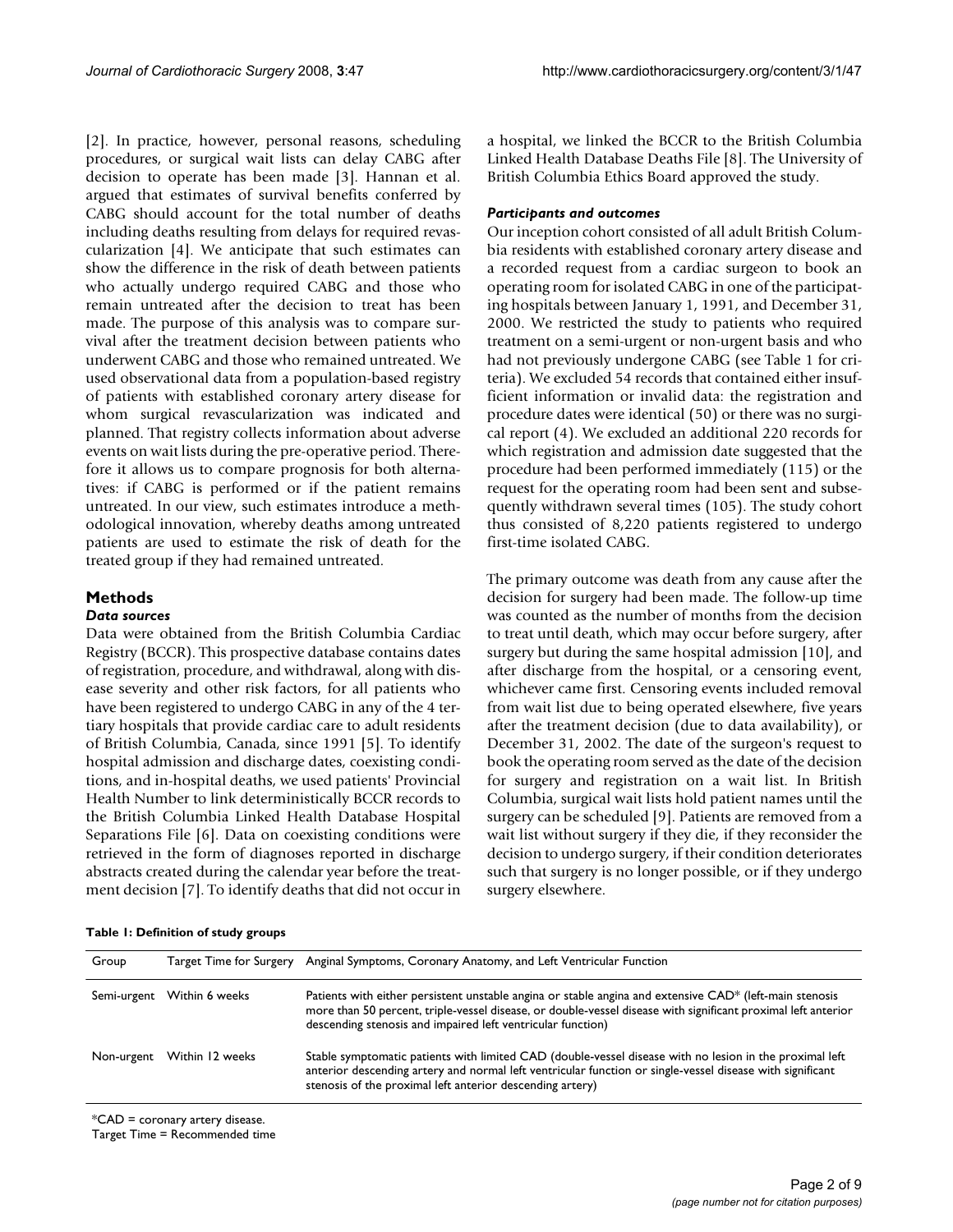In a separate analysis, we also studied deaths that occurred after discharge from the hospital. The follow-up time for patients who underwent surgery and were alive at discharge was counted as the number of months from discharge to death or 5 years or December 31, 2002, whichever came first. We excluded an additional 66 records from the analysis of long-term post-operative survival because the discharge date was invalid or missing.

## *Statistical analysis*

The average mortality rate – that is, the total number of deaths divided by the total number of patient-months at risk – was calculated for the study groups. Patients contributed time at risk to the untreated group until treatment, after which they contributed remaining time at risk to the treated group [11]. To measure the treatmentrelated effect, we used Cox regression with a time-dependent indicator variable that changed from 0 to 1 after surgery [12]. The exponential of the regression coefficient for this variable gave the hazard ratio for treated patients relative to those who remained untreated, a value of less than 1 indicating a lower hazard resulting from having undergone CABG. Such an approach allowed us to represent changes in the group membership (treated vs. untreated) over the follow-up time. The calculation assumes the ratio of hazards between groups is constant, whereas the hazard of death may evolve over time in each group.

We also studied whether survival differed significantly among patients who waited for CABG longer than the recommended time (6 weeks for patients in the semi-urgent group and 12 weeks for those in the non-urgent group [9]), using a separate model with two time-dependent indicator variables for CABG performed before and after the recommended time. To test for differences in postoperative survival between patients who underwent CABG within and after the recommended time, we used Cox regression with fixed covariates [13]. The timing of surgery was an indicator variable, a value of 1 denoting CABG within the recommended time. Point estimates and confidence intervals for hazard ratios were calculated for each urgency group and for the entire cohort.

We used multivariate models to control for differences in patients' characteristics and significant confounders (summarized in Table 2). In particular, we entered two indicator variables for the following categories of co-existing medical conditions: congestive heart failure, diabetes mellitus, chronic obstructive pulmonary disease, cancer, or rheumatoid arthritis [14]; and other co-existing chronic conditions listed in a clinical comorbidity index that was adapted for administrative data [15]. Presentation without co-existing conditions was the reference category. When performing the Cox regression analysis we stratified by age and sex to avoid the proportionality assumption for these variables. To assess whether the estimated models were consistent with our data we used the likelihood ratio test. All analyses were conducted with SAS version 8.2.

## **Results**

## *Access to surgery*

Table 2 shows the baseline characteristics of the study cohort by access to surgery. Of the 8,220 patients registered for first-time isolated CABG, 7,316 (89.0 percent) underwent surgery, and 904 (11.0 percent) remained untreated because they died while awaiting CABG (80 or 1.0 percent), withdrew from treatment because they reconsidered the decision to undergo surgery, their condition deteriorated such that surgery was no longer possible or for other reasons **(**716 or 8.7 percent), or were lost to follow-up before the operation (108 or 1.3 percent). The median time from registration to surgery was 12 weeks (interquartile range, 6 to 23 weeks). Of patients in the semi-urgent group, 1,986 (31.4 percent) underwent elective CABG within the recommended time, 3,599 (56.8 percent) underwent elective CABG but after the recommended time, and 207 (3.3 percent) underwent the procedure via unplanned emergency admission. Among those in the non-urgent group, 538 (28.5 percent) underwent elective CABG within the recommended time, 927 (49.1 percent) underwent elective CABG but after the recommended time, and 59 (3.1 percent) underwent the procedure via unplanned emergency admission.

## *Survival after treatment decision*

One in 10 patients died during the first five years after the treatment decision: 80 while awaiting surgery, 141 after withdrawal from surgical treatment, 97 post-operatively during the admission for CABG, and 551 after hospital discharge (Table 3). The mean follow-up time after the treatment decision was 4.3 (standard error 0.02) years in the semi-urgent group and 4.3 (0.03) years in the nonurgent group.

Surgical revascularization significantly reduced mortality in the study cohort. The observed mortality rate was 1.7 deaths per 1000 patient-months in the treated patients and 4.0 deaths per 1000 patient-months in the untreated patients. The mortality rate was 1.5 and 1.8 deaths per 1000 patient-months for early (within the recommended time) and late (longer than the recommended time) treatment, respectively.

Among those who underwent CABG, the hazard of death was 51 percent of that in the untreated group, the adjusted hazard ratio 0.51 (95 percent confidence interval, 0.43 to 0.61) (Table 4). The effect was stronger when CABG was performed within the recommended time: the adjusted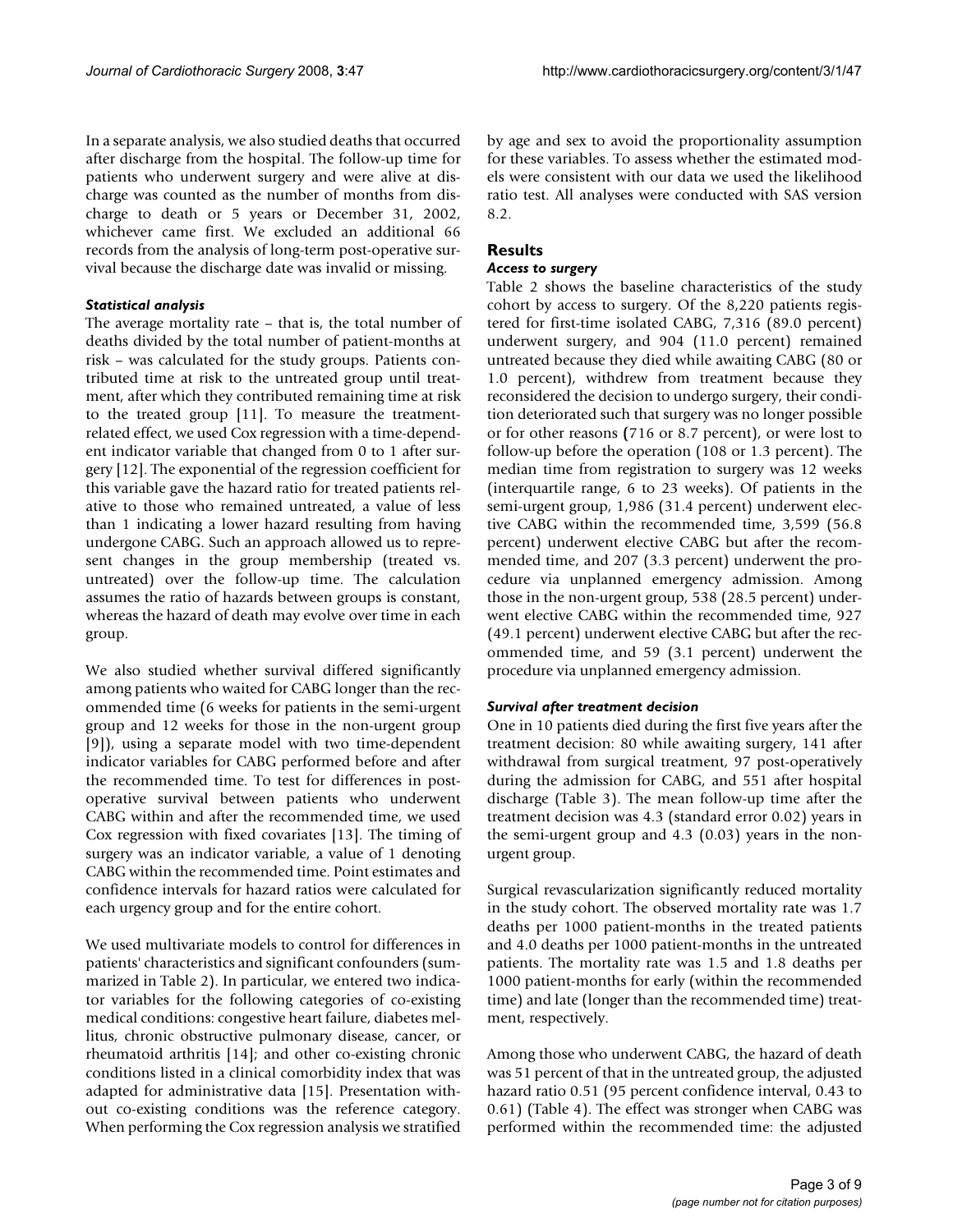|                               |                                   |                                    | Access to surgery, % in each category                                                     |              |             |
|-------------------------------|-----------------------------------|------------------------------------|-------------------------------------------------------------------------------------------|--------------|-------------|
| Characteristic                | % of all patients<br>$(N = 8220)$ | Unplanned emergency<br>$(N = 266)$ | Elective within target time Elective after target time Remained untreated<br>$(N = 2524)$ | $(N = 4526)$ | $(N = 904)$ |
| Age                           |                                   |                                    |                                                                                           |              |             |
| $< 50$ yr                     | 666(8.1)                          | 19(2.9)                            | 209(31.4)                                                                                 | 370 (55.6)   | 68 (10.2)   |
| 50-59 yr                      | 1814(22.1)                        | 55 (3.0)                           | 518 (28.6)                                                                                | 1054(58.1)   | 187(10.3)   |
| 60-69 yr                      | 3125 (38.0)                       | 104(3.3)                           | 962 (30.8)                                                                                | 1727(55.3)   | 332 (10.6)  |
| 70-79 yr                      | 2457 (29.9)                       | 84(3.4)                            | 787 (32.0)                                                                                | 1307 (53.2)  | 279(11.4)   |
| $\geq 80$ yr                  | 158(1.9)                          | 4(2.5)                             | 48 (30.4)                                                                                 | 68 (43.0)    | 38(24.1)    |
| Sex                           |                                   |                                    |                                                                                           |              |             |
| Female                        | 1453(17.7)                        | 62(4.3)                            | 440 (30.3)                                                                                | 771(53.1)    | 180(12.4)   |
| Male                          | 6767 (82.3)                       | 204(3.0)                           | 2084 (30.8)                                                                               | 3755 (55.5)  | 724 (10.7)  |
| Urgency group                 |                                   |                                    |                                                                                           |              |             |
| Semi-urgent                   | 6333 (77.0)                       | 207(3.3)                           | 1986(31.4)                                                                                | 3599 (56.8)  | 541 (8.5)   |
| Non-urgent                    | 1887 (23.0)                       | 59(3.1)                            | 538 (28.5)                                                                                | 927 (49.1)   | 363 (19.2)  |
| Comorbidity                   |                                   |                                    |                                                                                           |              |             |
| Major conditions*             | 1756(21.4)                        | 68(3.9)                            | 564(32.1)                                                                                 | 897(51.1)    | 227 (12.9)  |
| Other conditions <sup>†</sup> | 2113(25.7)                        | 79(3.7)                            | 735 (34.8)                                                                                | 1067(50.5)   | 232(11.0)   |
| None                          | 4351 (52.9)                       | 119(2.7)                           | 1225 (28.2)                                                                               | 2562 (58.9)  | 445 (10.2)  |
| Coronary anatomy              |                                   |                                    |                                                                                           |              |             |
| Left main                     | 983 (12.0)                        | 26(2.6)                            | 389 (39.6)                                                                                | 493 (50.2)   | 75 (7.6)    |
| Multi-vessel <sup>‡</sup>     | 6583 (80.1)                       | 213(3.2)                           | 1932 (29.3)                                                                               | 3718 (56.5)  | 720 (10.9)  |
| Limited <sup>§</sup>          | 654 (8.0)                         | 27(4.1)                            | 203 (31.0)                                                                                | 315 (48.2)   | 109 (16.7)  |
| Period                        |                                   |                                    |                                                                                           |              |             |
| $ 991 -  992$                 | 1507(18.3)                        | 50 $(3.3)$                         | 596 (39.5)                                                                                | 697 (46.3)   | 164(10.9)   |
| 1993-1994                     | 1716 (20.9)                       | 51(3.0)                            | 654(38.1)                                                                                 | 833 (48.5)   | 178(10.4)   |
| 1995-1996                     | 1663(20.2)                        | 53(3.2)                            | 333 (20.0)                                                                                | 1090 (65.5)  | 187(11.2)   |
| 1997-1998                     | 1714(20.9)                        | 65(3.8)                            | 422 (24.6)                                                                                | 1021(59.6)   | 206 (12.0)  |
| 1999-2000                     | 1620 (19.7)                       | 47 (2.9)                           | 519 (32.0)                                                                                | 885 (54.6)   | 169(10.4)   |
| Hospital                      |                                   |                                    |                                                                                           |              |             |
| ı                             | 1706 (20.8)                       | 65(3.8)                            | 616(36.1)                                                                                 | 812 (47.6)   | 213(12.5)   |
| $\overline{2}$                | 2759 (33.6)                       | 74(2.7)                            | 964 (34.9)                                                                                | 1473(53.4)   | 248(9.0)    |
| 3                             | 2013 (24.5)                       | 58 (2.9)                           | 372 (18.5)                                                                                | 1230(61.1)   | 353 (17.5)  |
| 4                             | 1742(21.2)                        | 69(4.0)                            | 572 (32.8)                                                                                | 1011(58.0)   | 90(5.2)     |

**Table 2: Characteristics of patients in the study cohort by access to surgery after registration for CABG (as number and percentages across each characteristic)**

\*Congestive heart failure, diabetes mellitus, chronic obstructive pulmonary disease, rheumatoid arthritis, cancer.

†Peripheral vascular disease, cerebrovascular disease, dementia, peptic ulcer disease, hemiplegia, renal disease, or liver disease.

‡Three- or two-vessel disease with stenosis of the proximal left anterior descending artery.

§Two-vessel disease with no lesion in the proximal left anterior descending artery or 1-vessel disease with stenosis of the proximal left anterior descending artery.

Target Time = Recommended time

hazard ratios were 0.43 (95 percent confidence interval, 0.35 to 0.53) and 0.58 (95 percent confidence interval, 0.48 to 0.70) for early and late treatment, respectively (Wald chi-square =  $12.2$ , df =  $1$ , P < 0.001). The effect sizes for early and late treatment and the difference between them remained unchanged when an additional variable for undergoing CABG through unplanned emergency admission was entered into the regression model. In all models listed in Table 4, patients in the semi-urgent group

were at a higher hazard of death than those in the nonurgent group, the adjusted hazard ratio ranging from 1.25 (95 percent confidence interval, 1.04 to 1.50) to 1.27 (95 percent confidence interval, 1.05 to 1.53). The full model was consistent with the data (likelihood ratio test = 148.9, df = 10,  $P < 0.001$ ).

The survival benefit differed between urgency groups. For semi-urgent patients the mortality rates in the treated and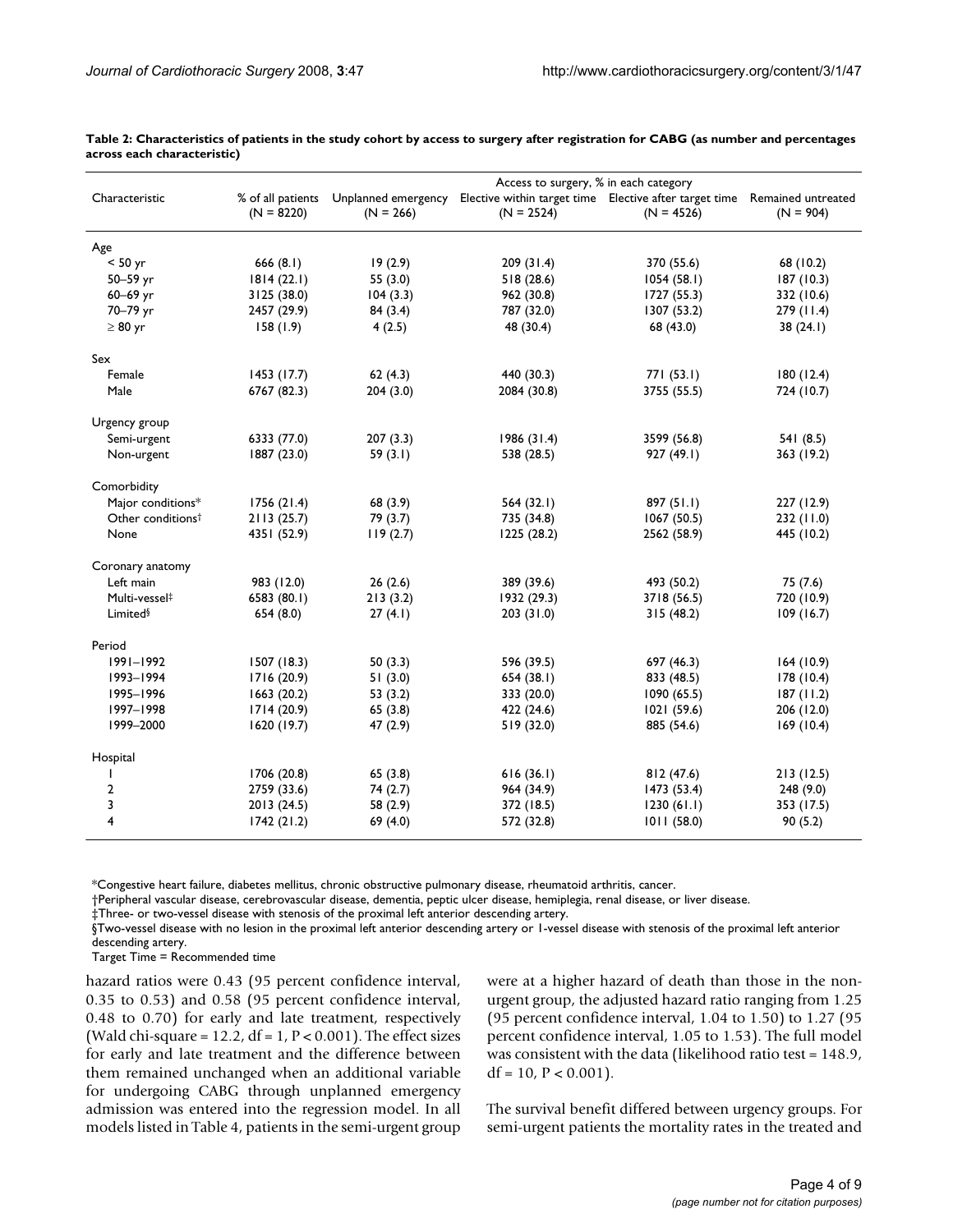| Characteristic                 | On wait lists<br>$(N = 80)$ | After withdrawal<br>$(N = 141)^{\dagger}$ | During admission<br>$(N = 97)$ | After discharge<br>$(N = 551)^{\ddagger}$ |
|--------------------------------|-----------------------------|-------------------------------------------|--------------------------------|-------------------------------------------|
| Age                            |                             |                                           |                                |                                           |
| $< 50$ yr                      | 5(6.3)                      | 5(3.5)                                    | 2(2.1)                         | 15(2.7)                                   |
| 50-59 yr                       | 17(21.3)                    | 20(14.2)                                  | 17(17.5)                       | 73 (13.2)                                 |
| 60-69 yr                       | 29(36.3)                    | 38 (27.0)                                 | 35(36.1)                       | 196 (35.6)                                |
| 70-79 yr                       | 28 (35.0)                   | 64 (45.4)                                 | 41(42.3)                       | 244 (44.3)                                |
| $\geq 80$ yr                   | (1.3)                       | 14(9.9)                                   | 2(2.1)                         | 23(4.2)                                   |
| Sex                            |                             |                                           |                                |                                           |
| Female                         | 7(8.8)                      | 35(24.8)                                  | 25(25.8)                       | 95 (17.2)                                 |
| Male                           | 73 (91.3)                   | 106 (75.2)                                | 72 (74.2)                      | 456 (82.8)                                |
| Urgency group                  |                             |                                           |                                |                                           |
| Semi-urgent                    | 54 (67.5)                   | 98 (69.5)                                 | 86 (88.7)                      | 456 (82.8)                                |
| Non-urgent                     | 26 (32.5)                   | 43 (30.5)                                 | 11(11.3)                       | 95 (17.2)                                 |
| Comorbidity                    |                             |                                           |                                |                                           |
| Major conditions <sup>§</sup>  | 26 (32.5)                   | 53 (37.6)                                 | 32 (33.0)                      | 176(31.9)                                 |
| Other conditions <sup>II</sup> | 20(25.0)                    | 36 (25.5)                                 | 23(23.7)                       | 130(23.6)                                 |
| None                           | 34 (42.5)                   | 52 (36.9)                                 | 42 (43.3)                      | 245 (44.5)                                |
| Coronary anatomy               |                             |                                           |                                |                                           |
| Left main                      | 6(7.5)                      | 13(9.2)                                   | 12(12.4)                       | 75 (13.6)                                 |
| Multi-vessel <sup>¶</sup>      | 66 (82.5)                   | 112(79.4)                                 | 81 (83.5)                      | 447 (81.1)                                |
| Limited**                      | 8(10.0)                     | 16(11.3)                                  | 4(4.1)                         | 29(5.3)                                   |
| Period                         |                             |                                           |                                |                                           |
| $1991 - 1992$                  | 13(16.3)                    | 22 (15.6)                                 | 26(26.8)                       | 145(26.3)                                 |
| 1993-1994                      | 23 (28.8)                   | 27(19.1)                                  | 14(14.4)                       | 114(20.7)                                 |
| 1995-1996                      | 18(22.5)                    | 39(27.7)                                  | 22(22.7)                       | 131(23.8)                                 |
| 1997-1998                      | 17(21.3)                    | 33(23.4)                                  | 21(21.6)                       | 113(20.5)                                 |
| 1999-2000                      | 9(11.3)                     | 20(14.2)                                  | 14(14.4)                       | 48 (8.7)                                  |
| Hospital                       |                             |                                           |                                |                                           |
|                                | 11(13.8)                    | 46 (32.6)                                 | 8(8.2)                         | 108(19.6)                                 |
| $\overline{\mathbf{c}}$        | 26 (32.5)                   | 38 (27.0)                                 | 51 (52.6)                      | 188(34.1)                                 |
| 3                              | 35 (43.8)                   | 43 (30.5)                                 | 15(15.5)                       | 121(22.0)                                 |
| 4                              | 8(10.0)                     | 14(9.9)                                   | 23(23.7)                       | 134(24.3)                                 |

**Table 3: Characteristics of patients in the study cohort by death after registration for CABG \*(as number and percentages within each category for each characteristic)**

\*Death on wait lists means any pre-operative death while on the wait list for surgery; death after withdrawal means any pre-operative death after removal from the wait list without surgery; death during admission means any death after surgery during the same hospital admission; death after discharge means any death after hospital discharge.

†Within 5 years after registration date.

‡Within 5 years after hospital discharge date, excluding two patients with unknown dates.

§Congestive heart failure, diabetes mellitus, chronic obstructive pulmonary disease, rheumatoid arthritis, cancer.

||Peripheral vascular disease, cerebrovascular disease, dementia, peptic ulcer disease, hemiplegia, renal disease, or liver disease.

¶Three- or two-vessel disease with stenosis of the proximal left anterior descending artery.

\*\*Two-vessel disease with no lesion in the proximal left anterior descending artery or one-vessel disease with stenosis of the proximal left anterior descending artery.

untreated groups (1.8 and 4.6 per 1000 patient-months) were higher than those for non-urgent patients (1.3 and 3.1 per 1000 patient-months). The rates were 1.6 and 1.9 deaths per 1000 patient-months in early and late treatment groups of semi-urgent patients, and 1.1 and 1.4

deaths per 1000 patient-months respectively of nonurgent patients.

Compared with untreated patients, the hazard of death for those who underwent CABG was 46 percent lower in the semi-urgent group and 55 percent lower in the non-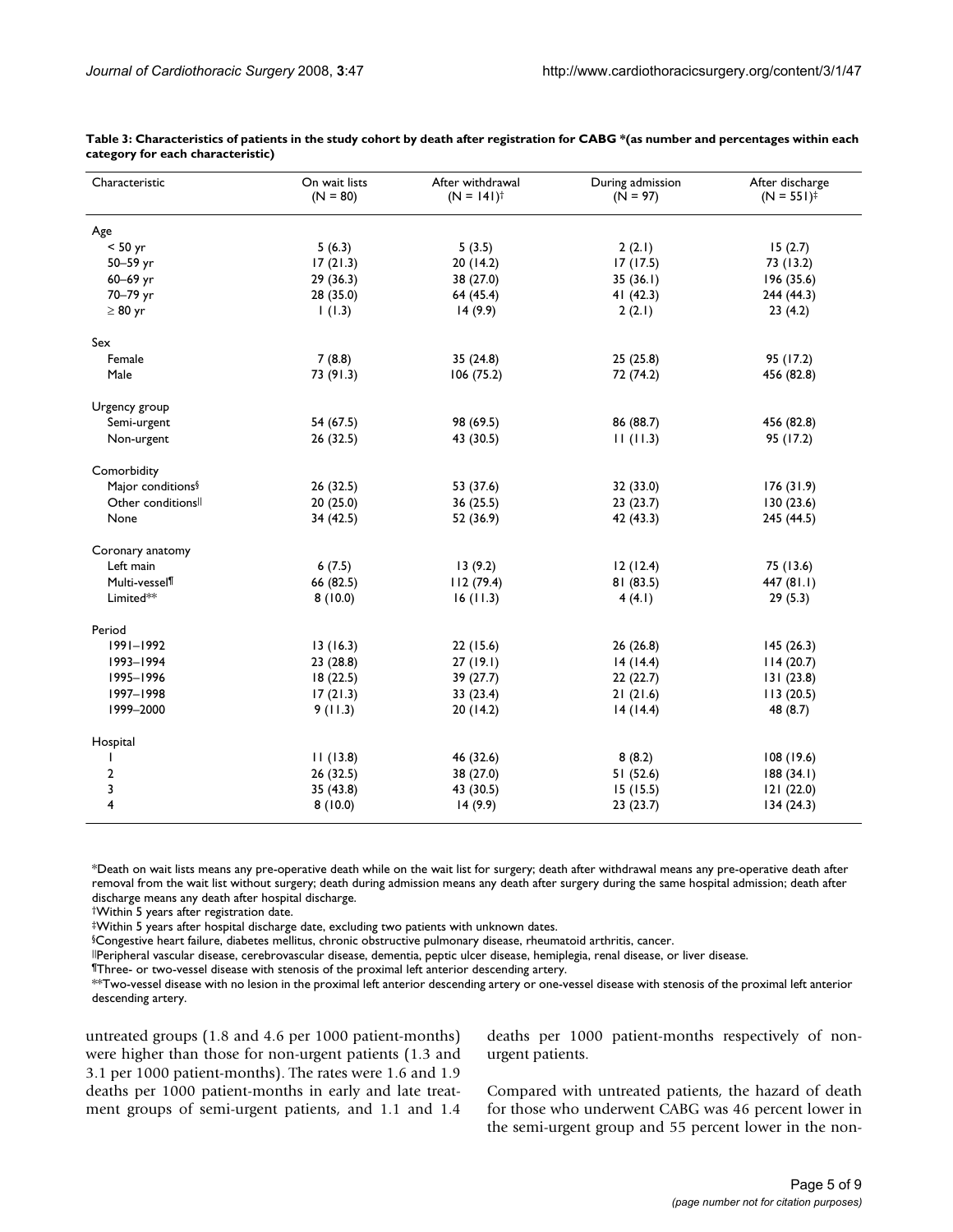| Time-dependent treatment effect*                                  | Unadjusted HR (95% CI) | Adjusted HR(95% CI) <sup>†</sup> |
|-------------------------------------------------------------------|------------------------|----------------------------------|
| Model I, Treatment indicator                                      |                        |                                  |
| <b>Treated vs Untreated</b>                                       | $0.53(0.45 - 0.63)$    | $0.51(0.43 - 0.61)$              |
| Model II, Treatment indicators by target time                     |                        |                                  |
| Early Surgery vs Untreated                                        | $0.46(0.38 - 0.57)$    | $0.43(0.35-0.53)$                |
| Late Surgery vs Untreated                                         | $0.59(0.49 - 0.71)$    | $0.58(0.48 - 0.70)^{\ddagger}$   |
| Model III, Treatment indicators by target time and admission type |                        |                                  |
| Early Surgery vs Untreated                                        | $0.46(0.37 - 0.57)$    | $0.42(0.34 - 0.52)^{6}$          |
| Late Surgery vs Untreated                                         | $0.58(0.48 - 0.71)$    | $0.58(0.48 - 0.70)$ §            |
| Unplanned Emergency vs Untreated                                  | $0.59(0.39 - 0.90)$    | $0.56(0.37-0.86)$                |

**Table 4: Hazard ratios (HRs) for death at any time after registration for CABG for treated patients relative to untreated patients and for patients who had surgery within target times relative to those who had surgery after target times**

\*Among 8,220 patients who were registered to undergo CABG.

†CI denotes confidence interval.

 $\ddagger$ Difference between regression estimates is significant (Wald chi-square = 12.2, df = 1, P < 0.001).

§Difference between regression estimates is significant (Wald chi-square = 12.3, df = 1, P < 0.001).

Target Time = Recommended time.

urgent group, and the adjusted hazard ratios were 0.54 (95 percent confidence interval, 0.44 to 0.66) and 0.45 (95 percent confidence interval, 0.32 to 0.63), respectively (Table 5). In each group, patients waiting longer than the recommended time were less likely than those with a shorter delay to benefit from the treatment. However, when CABG was performed after the recommended time, the survival benefit appeared to be smaller in the semiurgent than the non-urgent group (adjusted hazard ratios 0.61 [95 percent confidence interval, 0.49 to 0.76] and 0.51 [95 percent confidence interval, 0.35 to 0.74], respectively). Among patients in the non-urgent group, treatment delay resulting in unplanned emergency admission reduced the survival effect to a non-significant level (adjusted hazard ratio 0.73 [95 percent confidence interval, 0.33 to 1.63]). The regression models were consistent with the data in both the semi-urgent group (likelihood ratio test = 103.5, df = 9,  $P < 0.001$ ) and the non-urgent group (likelihood ratio test =  $53.8$ , df =  $9$ , P < 0.001).

## *Long-term post-operative survival*

Among the 7,316 patients who underwent CABG, 97 (1.3 percent) died post-operatively during the same hospital admission and 7,219 (98.7 percent) survived surgery. Of those who was discharged alive 551 (7.6 percent) died within five years. The observed death rate was 1.7 deaths per 100 patient-years for those who underwent surgery within the recommended time (184 deaths over 10,530 patient-years) and 2.1 deaths per 100 patient-years for those whose surgery was delayed (367 deaths over 17,531 patient-years). After adjustment, those who underwent CABG within the recommended time showed a 20 percent lower hazard of post-operative death than patients whose surgery was delayed (hazard ratio 0.80 [95 percent confidence interval, 0.67 to 0.95]).

Delays in treatment had a different effect in each group (Table 5). Among patients in the semi-urgent group (456 deaths over 22,292 patient-years), those who waited longer than the recommended time were less likely than those with a shorter delay to survive beyond five years. The observed rate of post-operative death was 1.8 deaths (95 percent confidence interval, 1.5 to 2.1) per 100 patient-years for those who underwent CABG within the recommended time and 2.2 deaths (95 percent confidence interval, 1.9 to 2.4) per 100 patient-years for those whose surgery was delayed. After adjustment, those who underwent CABG within the recommended time had a 21 percent lower hazard of late post-operative death than those with delayed surgeries (hazard ratio 0.79 [95 percent confidence interval, 0.65 to 0.96]). Among patients in the non-urgent group (95 deaths over 5,769 patientyears), the observed death rate was 1.5 deaths (95 percent confidence interval, 0.9 to 2.0) per 100 patient-years in those who underwent CABG during the recommended time and 1.8 deaths (95 percent confidence interval, 1.3 to 2.2) per 100 patient-years in those whose surgery was delayed. After adjustment, the effect of early surgery was not significant (hazard ratio 0.86 [95 percent confidence interval, 0.55 to 1.33]).

## **Discussion**

In this cohort of 8,220 patients with angiographicallyproven coronary artery disease and planned surgical revascularization, we compared survival between patients who underwent CABG and those who remained untreated after the decision to treat was made. We found that the hazard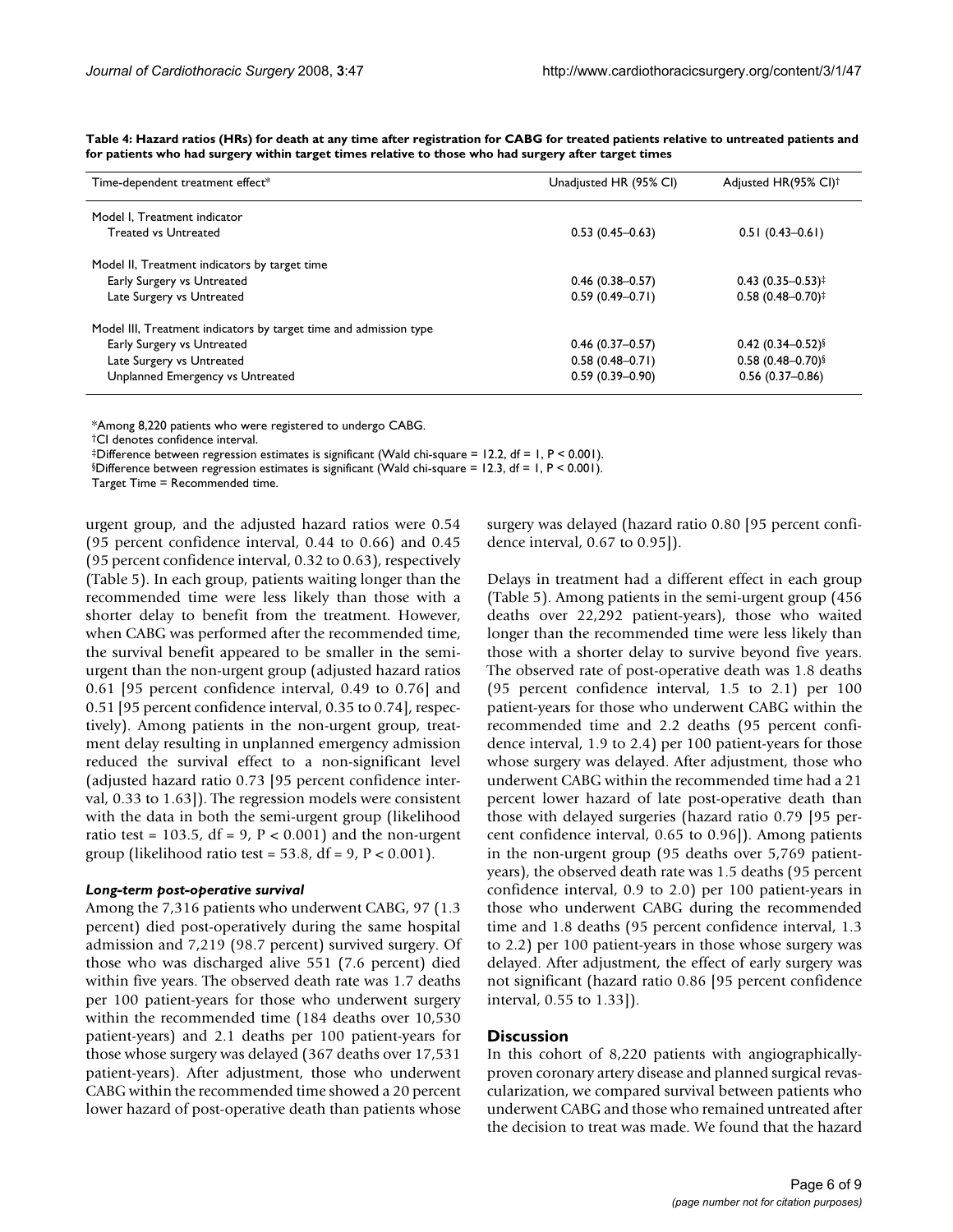|                                                        | Semi-urgent group   | Non-urgent group    |
|--------------------------------------------------------|---------------------|---------------------|
| Overall survival, time-dependent treatment effect*     |                     |                     |
| No. of deaths/no. of patients                          |                     |                     |
| <b>Treated patients</b>                                | 517/5.792           | 95/1,524            |
| Untreated patients                                     | 152/541             | 69/363              |
| Model I, Treatment indicator                           |                     |                     |
| <b>Treated vs Untreated</b>                            |                     |                     |
| Unadjusted hazard ratio                                | $0.53(0.43 - 0.65)$ | $0.42(0.30-0.59)$   |
| Adjusted hazard ratio                                  | $0.54(0.44 - 0.66)$ | $0.45(0.32 - 0.63)$ |
| Model II, Treatment by target time                     |                     |                     |
| Early Surgery vs Untreated                             |                     |                     |
| Unadjusted hazard ratio                                | $0.47(0.37-0.59)$   | $0.35(0.23 - 0.55)$ |
| Adjusted hazard ratio                                  | $0.45(0.36 - 0.58)$ | $0.36(0.23 - 0.56)$ |
| Late Surgery vs Untreated                              |                     |                     |
| Unadjusted hazard ratio                                | $0.58(0.47-0.73)$   | $0.47(0.32 - 0.68)$ |
| Adjusted hazard ratio                                  | $0.61(0.49 - 0.76)$ | $0.51(0.35 - 0.74)$ |
| Model III, Treatment by target time and admission type |                     |                     |
| Early Surgery vs Untreated                             |                     |                     |
| Unadjusted hazard ratio                                | $0.47(0.37-0.60)$   | $0.32(0.20 - 0.51)$ |
| Adjusted hazard ratio                                  | $0.45(0.36 - 0.58)$ | $0.33(0.20 - 0.53)$ |
| Late Surgery vs Untreated                              |                     |                     |
| Unadjusted hazard ratio                                | $0.58(0.46 - 0.73)$ | $0.46(0.32 - 0.67)$ |
| Adjusted hazard ratio                                  | $0.61(0.48 - 0.76)$ | $0.51(0.35 - 0.74)$ |
| Unplanned Emergency vs Untreated                       |                     |                     |
| Unadjusted hazard ratio                                | $0.51(0.31 - 0.84)$ | $0.80(0.37 - 1.76)$ |
| Adjusted hazard ratio                                  | $0.52(0.32 - 0.87)$ | $0.73(0.33 - 1.63)$ |
| Long-term post-operative survival <sup>†</sup>         |                     |                     |
| No. of deaths/follow-up yrs                            |                     |                     |
| Early Surgery                                          | 153/8,409           | 31/2,121            |
| Late Surgery                                           | 303/13,883          | 64/3,648            |
| Unadjusted hazard ratio                                | $0.85(0.70 - 1.03)$ | $0.84(0.55 - 1.29)$ |
| Adjusted hazard ratio                                  | $0.79(0.65 - 0.96)$ | $0.86(0.55 - 1.33)$ |

**Table 5: Hazard Ratios for death at any time after registration for CABG for treated patients relative to untreated patients and for post-operative death for patients who had surgery within target times relative to those who had surgery after target times (figures in brackets are 95-percent confidence interval)**

\*Among 8,220 patients who were registered to undergo CABG.

†Within five years after discharge date among 7,153 patients who underwent surgery and did not die in hospital, after removal of 66 patients with invalid discharge dates

Target Time = Recommended time

of death among patients who underwent CABG was 51 percent of that in the untreated group (adjusted hazard ratio 0.51 [95 percent confidence interval, 0.43 to 0.61]). The effect was stronger when patients underwent surgery shortly after the treatment decision (adjusted hazard ratios 0.43 [95 percent confidence interval, 0.35 to 0.53] and 0.58 [95 percent confidence interval, 0.48 to 0.70] for early and late intervention, respectively). Relative to untreated patients, the hazard of death for those who underwent CABG was 46 percent lower in the semi-urgent group and 55 percent lower in the non-urgent group (adjusted hazard ratios 0.54 [95 percent confidence interval, 0.44 to 0.66] and 0.45 [95 percent confidence interval, 0.32 to 0.63], respectively).

CABG is indicated to alleviate symptoms and to reduce the risk of death among patients who have limiting angina that persists despite optimal medical treatment and suitable coronary anatomy [1]. To fully evaluate the survival benefit of CABG, the hazard of death for patients who have undergone CABG should be compared with the hazard of death for those who have not undergone the procedure, considering the intervention as an intermediate event in the course of disease. Because the group membership (treated vs. untreated) cannot be defined at the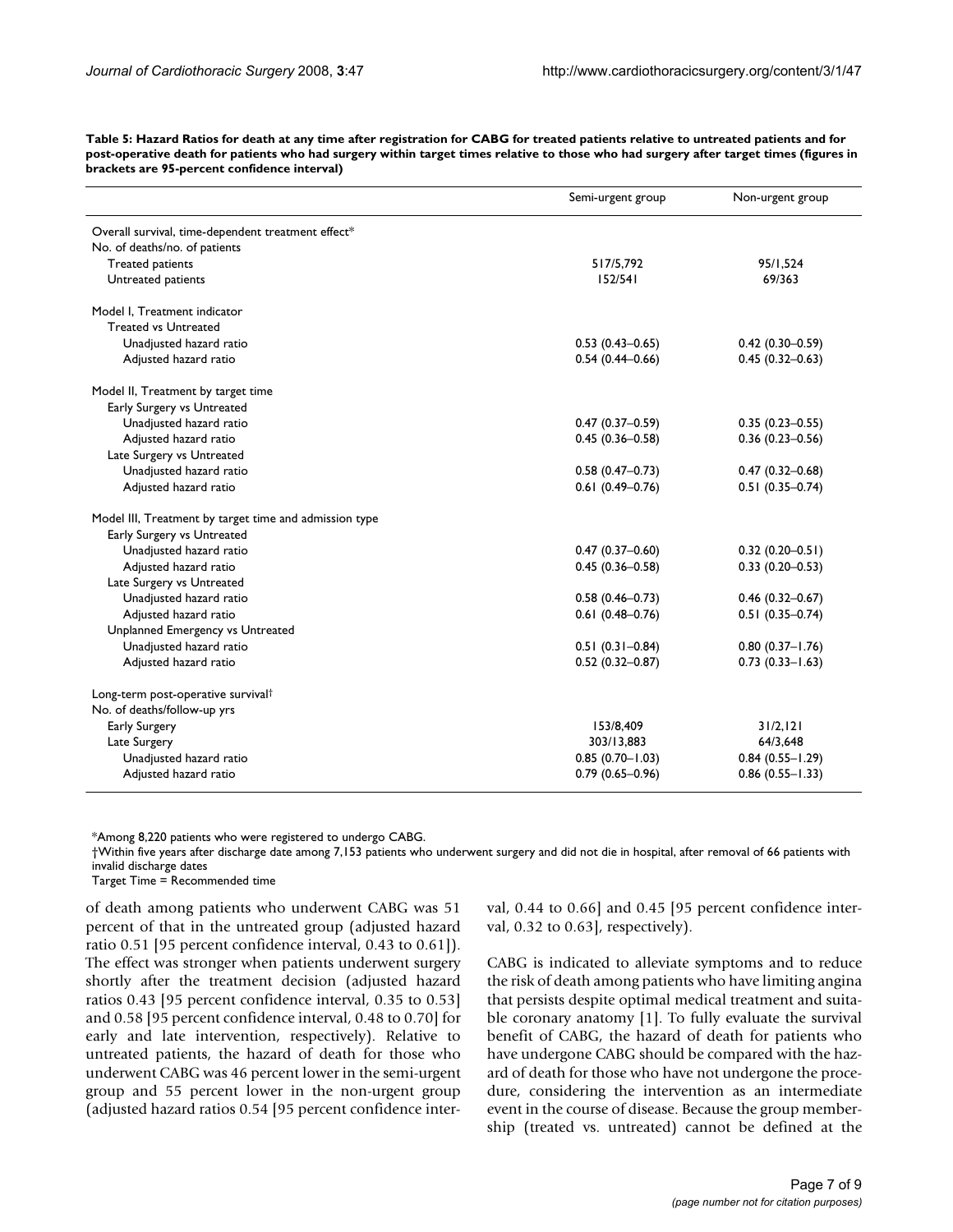beginning of follow-up, we accomplished this by using the Cox regression with a time-dependent indicator variable for CABG occurrences during the follow-up period after registration for the treatment. The hazard ratio for that variable gives the estimated survival benefit, which a patient for whom surgical revascularization is indicated can interpret as the reduction in the risk of death offered by undergoing CABG relative to remaining untreated. Contrasting post-operative and pre-operative mortality had two premises. The first was that excluding pre-operative deaths and losses to follow-up relating to a longer wait for treatment would imply that survival time begins at the time of the procedure, rather than at the time of the decision to treat [3]. The second was that measuring mortality reduction afforded by undergoing CABG requires an allowance for the possibility that the patient undergoes treatment and dies anyway.

In observational studies, death before CABG has been reported to occur in 0.4 to 1.3 percent of patients for whom it was felt that surgery could be safely delayed [16- 18]. Expressed in terms of group phenomena [19], these percentages may be less relevant to the patient who is more concerned with the fact that treatment delay may result in otherwise avoidable deaths. The analysis presented in our paper, which concludes that undergoing CABG rather than remaining untreated will reduce the risk of death by half, is more relevant to patients because it compares the 5-year prognosis for both alternatives: if CABG is performed or if the patient remains untreated.

A meta-analysis of trials comparing CABG and medical therapy showed that five-year mortality was 39 percent lower among patients who underwent CABG [2], which is similar to our findings for the semi-urgent group. The more profound effect in the non-urgent group was due to a 25 percent higher mortality rate for the semi-urgent group independent of the intervention. However, the fact that we considered all deaths among patients who had never undergone CABG, including patients who became not healthy enough to withstand the procedure or who reconsidered the surgery for other reasons, might have affected our estimates.

Our study was observational and therefore required risk adjustment for potential differences between treated and untreated patients. The existing literature suggests that elderly patients are more likely to undergo revascularization as an urgent procedure [20], that a smaller coronary vessel diameter may account for the higher risk of adverse cardiovascular events among women [21], that co-existing medical conditions may delay open heart surgery [22], that post-operative survival depends on institutional constraints and individual care providers [3], and that changes in practice or supplementary funds may reduce time until surgery [9]. All of these factors were entered into multivariate regressions in our study. Still, we were unable to adjust for upgrades in urgency during the preoperative period. Because increasing urgency reduced the time to surgery, those who underwent CABG after an urgency upgrade might have been more ill, which might have resulted in a downward bias in the survival effect. On the other hand, several studies have shown that, when compared with medical charts, comorbid conditions are underreported in administrative databases among persons discharged after cardiovascular procedures [7,23,24]. Thus delayed surgery may be attributable to other unmeasured factors, which might have resulted in a upward bias in the survival effect for those unfit the operation. The quality of information about decision and withdrawal dates is a concern in this analysis. Although we considered the date of the booking request as the date of the decision for surgery, no audit was conducted to verify the accuracy of the coding dates in the BCCR records. Also, because we used only the British Columbia Linked Health Database Deaths File, we did not have information about patients who died or underwent CABG in other provinces.

This study has provided estimates of mortality reduction afforded by surgical revascularization, taking account of patients who died before they could undergo a required CABG. In particular, we found a significant survival benefit for patients registered to undergo coronary revascularization on the non-urgent basis. The survival benefit of CABG was greater when patients underwent the operation within the recommended time, suggesting that some of the benefit was lost by the delay beyond the recommended time.

## **Authors' contributions**

BS conceived the study concept and design, participated in analysis and interpretation, and drafted the manuscript. GF participated in data acquisition and critically revised the manuscript. RH participated in data acquisition. LK performed statistical analysis and drafted the manuscript. AL participated in data acquisition. MF critically revised the manuscript and has been involved in drafting the manuscript. All authors read and approved the final manuscript.

## **Acknowledgements**

This research was supported by the Canada Research Chairs Program (BS), the Canada Foundation for Innovation (BS, AL), the Michael Smith Foundation for Health Research (AL, MF), the Vancouver Coastal Health Research Institute (BS, LK, MF), and the St. Paul's Hospital Foundation (AL). BCCR is operated by the Provincial Health Services Authority. None of the sponsors had a role in the study design; in the collection, analysis, and interpretation of data; in the writing of the report; or in the decision to submit the paper for publication. We are indebted to nurses, cardiac surgeons and cardiologists in the participating hospitals for their efforts to ensure the com-